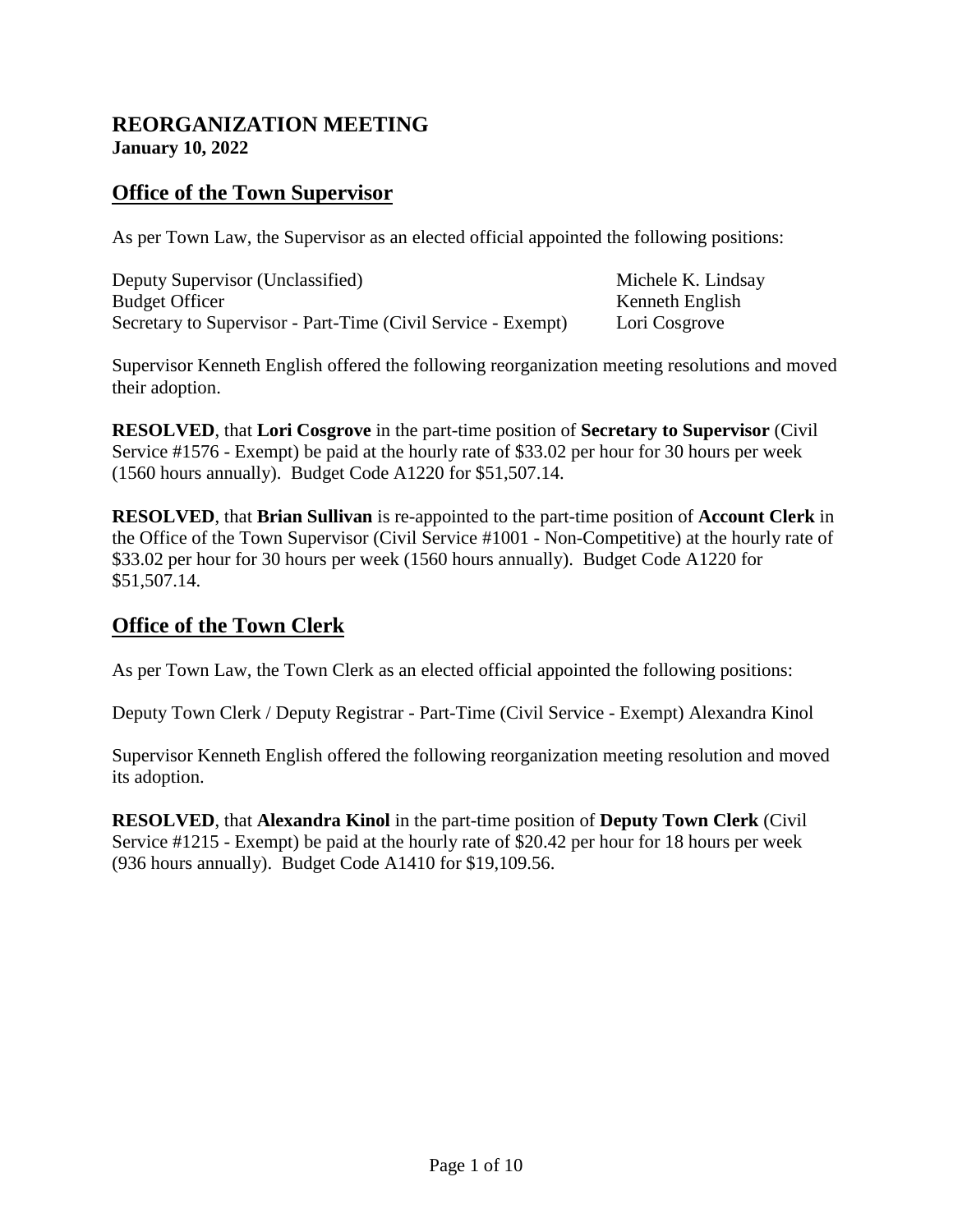# **Building Department**

Supervisor Kenneth English offered the following reorganization meeting resolutions and moved their adoption.

**RESOLVED**, that **David Maikisch** is re-appointed to the part-time position of **Building Inspector III** (Civil Service #1104 - Competitive) at the hourly rate of \$43.38 per hour for 30 hours per week (1560 hours annually). Budget Code B3620 for \$67,673.74.

**RESOLVED**, that **Deborah Villanueva** is re-appointed to the full-time position of **Project Coordinator** for the Building Department, Planning Board, and Zoning Board of Appeals (Civil Service #1488 - Non-Competitive) at the hourly rate of \$33.03 per hour for 35 hours per week (1820 hours annually). Budget Code B3620 for \$60,108.60.

# **Highway Department**

Supervisor Kenneth English offered the following reorganization meeting resolution and moved its adoption.

**RESOLVED**, that the wage rates of bargaining unit employees in the Highway Department are as negotiated in the Collective Bargaining Agreement with the International Brotherhood of Electrical Workers.

## **Other Town Offices**

Supervisor Kenneth English offered the following reorganization meeting resolutions and moved their adoption.

**RESOLVED**, that **Claire Dougher** is re-appointed to the part-time position of **Office and Recreation Coordinator** (Civil Service #1923 - Competitive) at the hourly rate of \$23.78 per hour for 30 hours per week (1560 hours annually).. Budget Code A5010 for \$20,727.87 and A7020 for \$16,363.00. *This position may be assigned when needed to provide clerical support to the highway department, building department, Office of the Town Supervisor, and other Town departments*.

**RESOLVED**, that **Hugh Davies** is re-appointed to the part-time position of **Assessor** (Civil Service #1025 - Non-Competitive) at the salary of \$32,148.36 and that the minimum hours be 1040 per annum scheduled as needed seasonally for such position. Budget Code A1025 for \$32,148.36.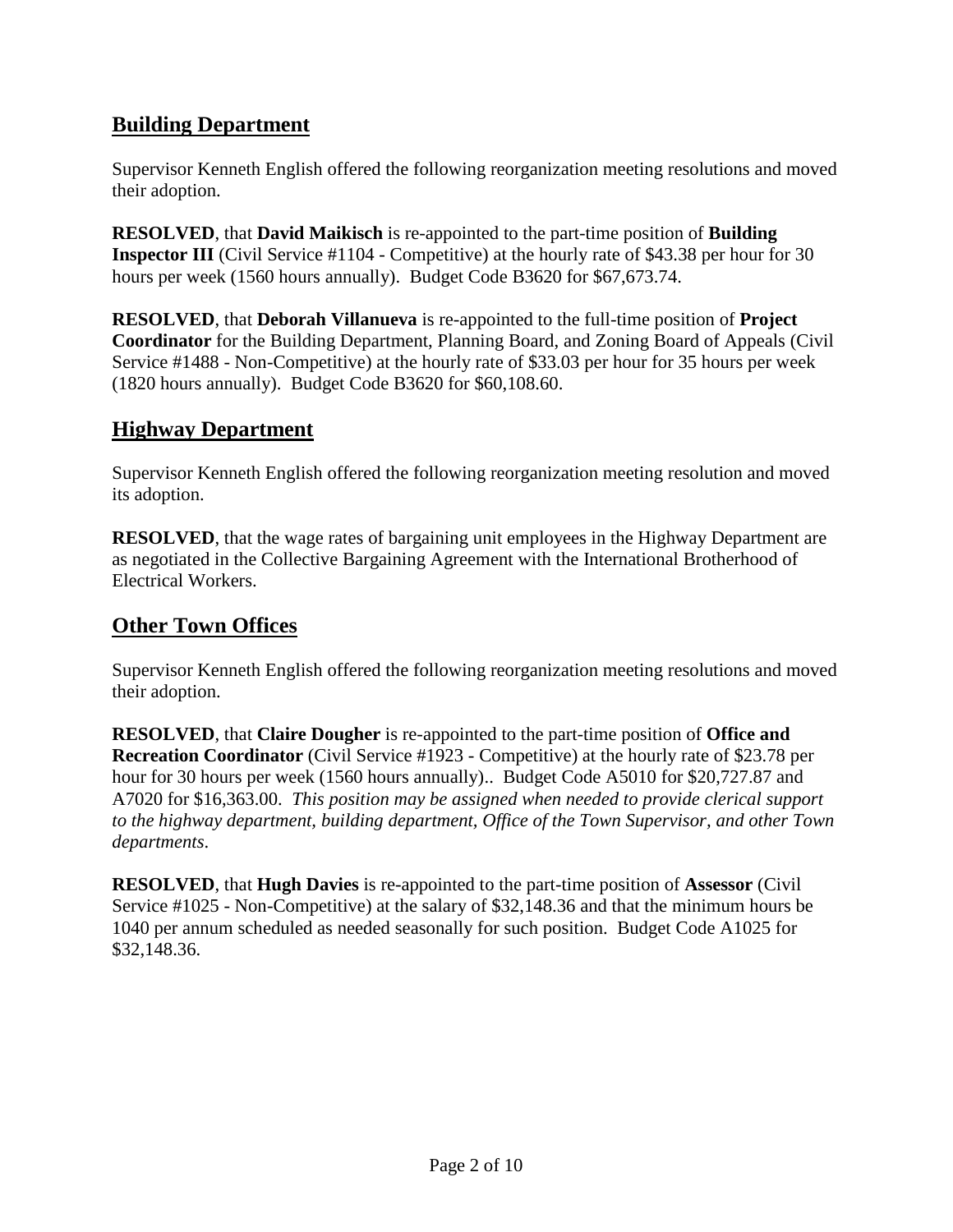**RESOLVED**, that the employee to be appointed later to the part-time position of **Police Chief** (Civil Service #1470 - Competitive) is at the salary of \$35,000. Budget Code B3120 for \$35,000.

**RESOLVED**, that the wage rates of bargaining unit employees in the **Police Department** are as negotiated in the Collective Bargaining Agreement with Teamsters Local 445.

**RESOLVED**, that **Michael Cardona** is re-appointed to the part-time position of **Animal/Dog Control Officer** (Civil Service #1020 - Non-Competitive) at the salary of \$8,385.42. Budget Code A3510 for \$8,385.42.

### **Justice Court**

Supervisor Kenneth English offered the following reorganization meeting resolutions and moved their adoption.

**RESOLVED**, that **Claire Squillini** is re-appointed - with the advice and consent of the Town Justices - to the full-time position of **Clerk to Town Justice** (Civil Service #1175 - Exempt) at the hourly rate of \$29.97 per hour for 35 hours per week (1820 hours annually). Budget Code A1110 for \$54,541.03.

**RESOLVED**, that **Patricia Marsh** is re-appointed - with the advice and consent of the Town Justices - to the part-time position of **Clerk to Town Justice** (Civil Service #1175 - Exempt) at the hourly rate of \$26.98 per hour for 30 hours per week (1560 hours annually). Budget Code A1110 for \$42,090.87.

**RESOLVED**, that the employee to be appointed later to the part-time position of **Assistant Court Clerk** (Civil Service #1052 - Non-Competitive) is at the hourly rate of \$20.46 per hour for 15 hours per week (780 hours annually). Budget Code A1110 for \$15,959.74.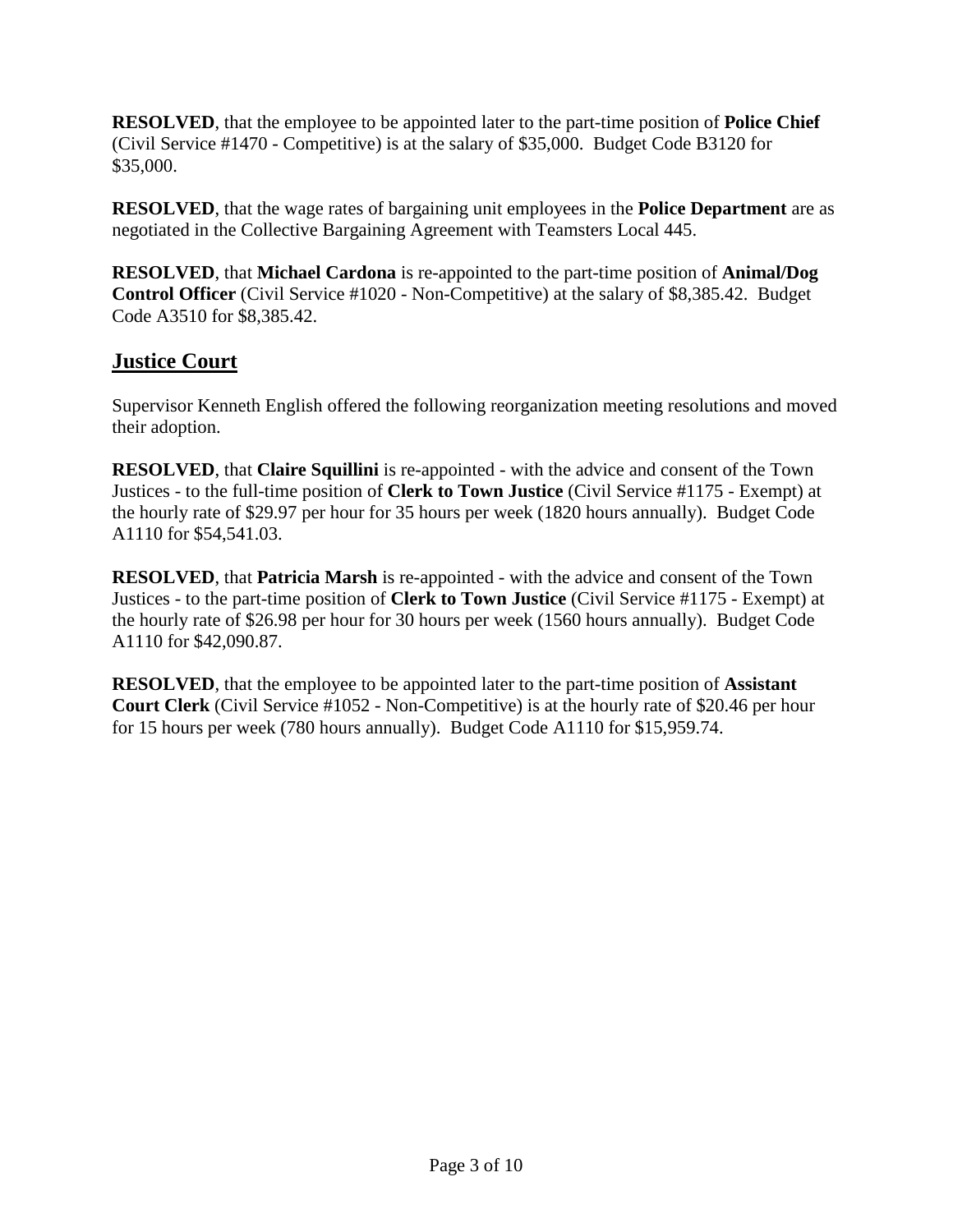# **Elected Officials**

Supervisor Kenneth English offered the following reorganization meeting resolutions and moved their adoption.

**RESOLVED**, that the yearly salaries be approved as stated for the following Town Officials:

| Supervisor Kenneth English               | \$38,345 | Term: 12/31/2023 |
|------------------------------------------|----------|------------------|
| Deputy Supervisor Michele Lindsay        | \$12,643 | Term: 12/31/2023 |
| Town Board Member Maria May              | \$7,543  | Term: 12/31/2023 |
| Town Board Member Deirdre Murphy         | \$7,543  | Term: 12/31/2025 |
| Town Board Member Jay Reichgott          | \$7,543  | Term: 12/31/2025 |
| Town Clerk/Tax Collector Marisa Dollbaum | \$64,200 | Term: 12/31/2023 |
| Highway Superintendent Robert Dollbaum   | \$97,573 | Term: 12/31/2023 |
| Town Justice Shawn Brown                 | \$27,891 | Term: 12/31/2025 |
| Town Justice Alyse McCathern             | \$27,891 | Term: 12/31/2022 |

## **Boards**

**RESOLVED**, that the annual salaries of the **Planning Board** Chairman and six Members are as indicated below, and that **John Banyo** is appointed as Chair of the Planning Board, and that such board be comprised of the following individuals through the term expiration dates indicated (as per Chapter 16 of the Town Code, Article V, Section 16-22) or until a successor is appointed:

| John Banyo                | \$6,471.29 | Term: 12/31/2023 |
|---------------------------|------------|------------------|
| <b>Kristy Apostolides</b> | \$2,938.08 | Term: 12/31/2022 |
| Chris Kasker              | \$2,938.08 | Term: 12/31/2023 |
| William Lemankski         | \$2,938.08 | Term: 12/31/2024 |
| William Friedlich         | \$2,938.08 | Term: 12/31/2025 |
| <b>TBA</b>                | \$2,938.08 | Term: 12/31/2026 |
| <b>TBA</b>                | \$2,938.08 | Term: 12/31/2026 |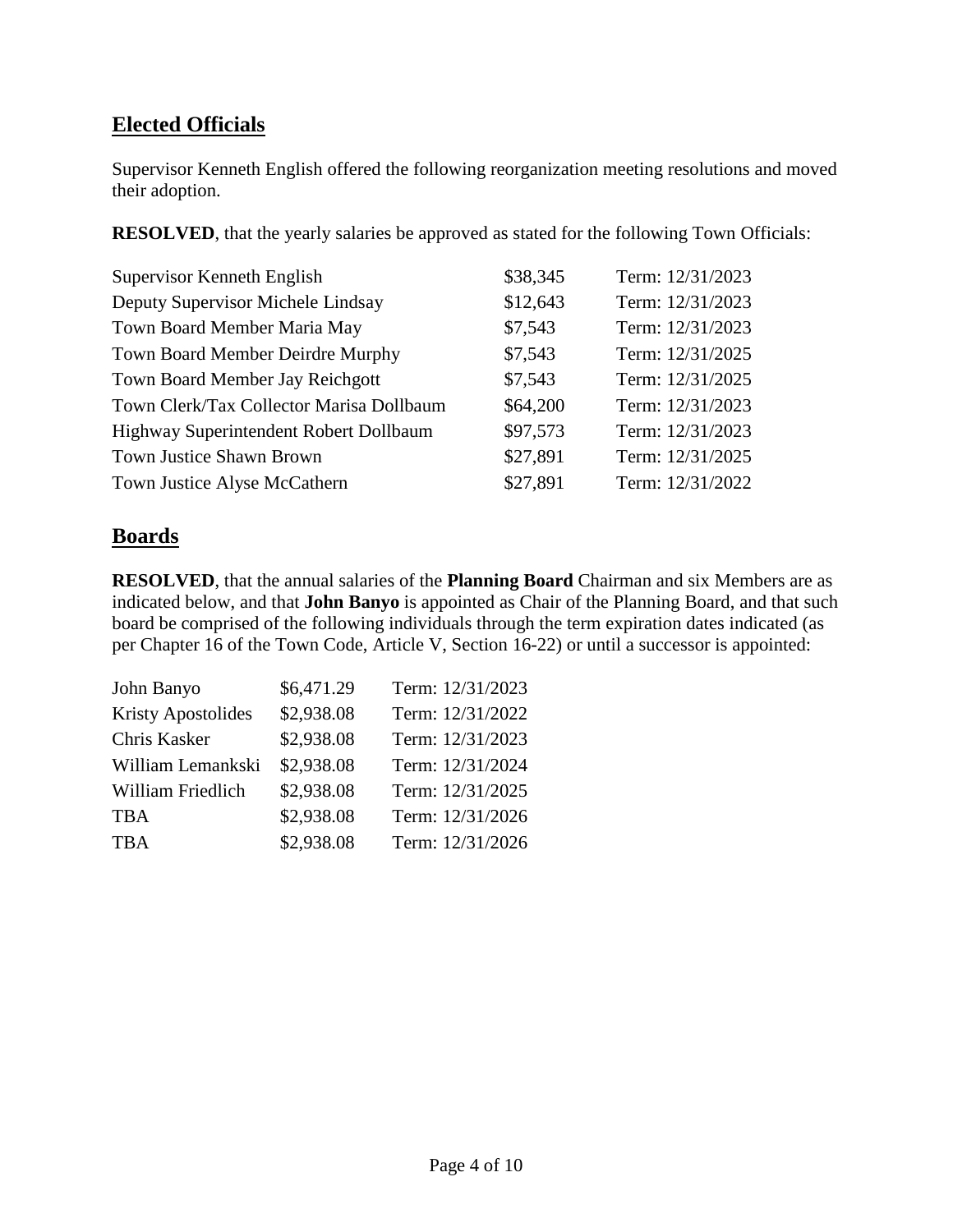**RESOLVED**, that the salaries of the **Zoning Board of Appeals** Chairman and four Members are as indicated below, and that **Francis Peverly** is appointed as Chair of the Zoning Board of Appeals, and that such board be comprised of the following individuals through the term expiration dates indicated or until a successor is appointed:

| <b>Francis Peverly</b> | \$1,779.08 | Term: 12/31/2025 |
|------------------------|------------|------------------|
| Marc Citron            | \$1,285.93 | Term: 12/31/2022 |
| Omar Delgado           | \$1,285.93 | Term: 12/31/2023 |
| <b>Russell Shaver</b>  | \$1,285.93 | Term: 12/31/2024 |
| <b>TBA</b>             | \$1,285.93 | Term: 12/31/2026 |

**RESOLVED**, that the salary of the **Board of Assessment Review** Chair is \$1,695.85 and the four Members are each \$588.86 and that such board be comprised of the following individuals through the term expiration dates indicated (as per Real Property Tax Law, Section 523(c)) or until a successor is appointed:

| Marie Warniaha        | Term: 9/30/2022 |
|-----------------------|-----------------|
| Michael Witt          | Term: 9/30/2023 |
| <b>Edward Mattes</b>  | Term: 9/30/2024 |
| <b>Edward Brennan</b> | Term: 9/30/2025 |
| <b>TRA</b>            | Term: 9/30/2026 |

Note: the Chair of the Board of Assessment Review is determined by the Members of the BAR as per Real Property Tax Law.

**RESOLVED**, that the **Parks & Recreation Advisory Board**, whose members serve without compensation, be comprised of individuals to be appointed by the Town Board later in 2022.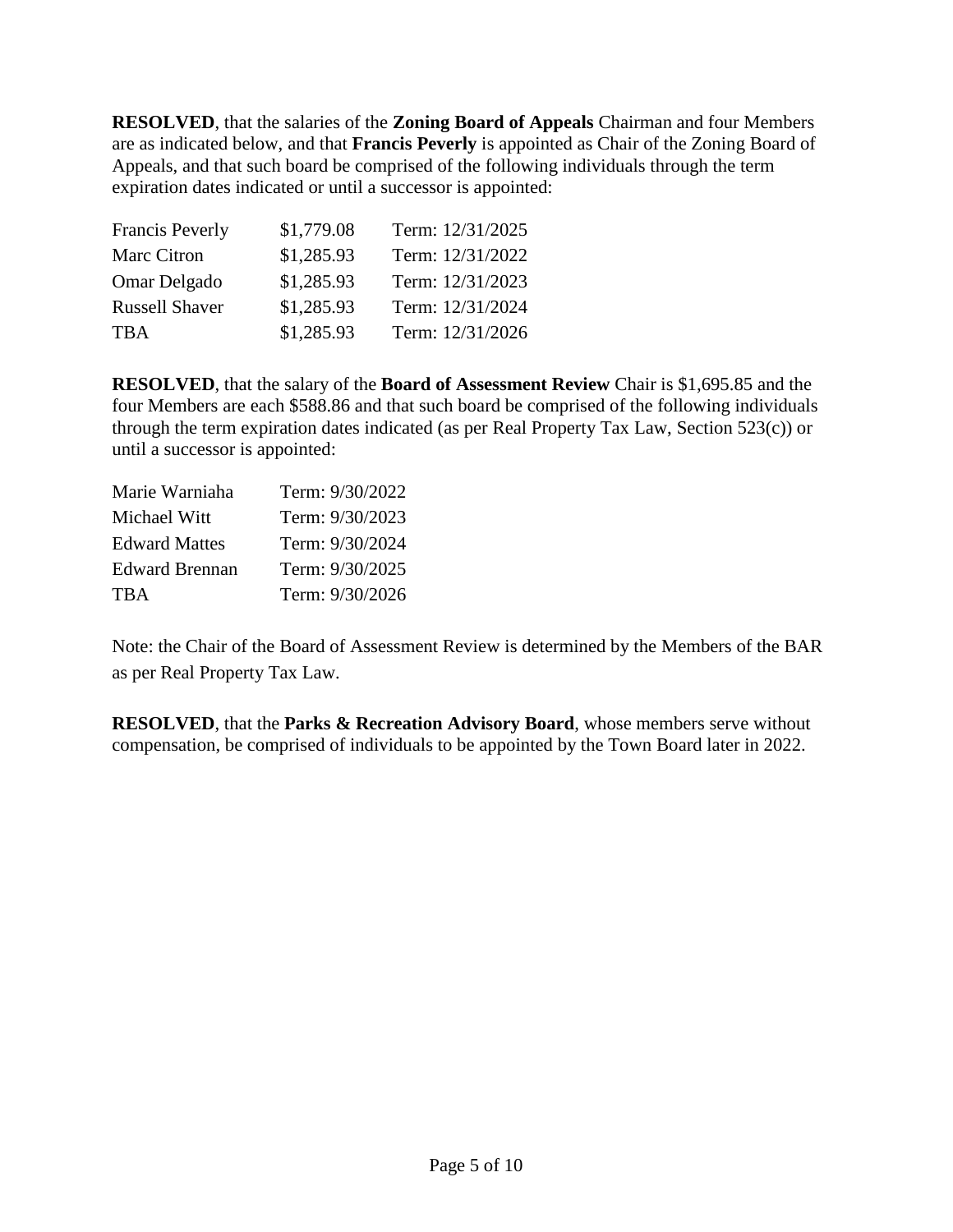## **Professional Services**

**RESOLVED**, that **Jacobowitz and Gubits, LLP** is appointed as **Attorneys for the Town** and that payment for services be pursuant to the professional services agreement for 2021 which is to be on file with the Town Clerk.

**RESOLVED**, that **H2M** (Holzmacher, McLendon & Murrell) and **Fusco Engineering & Land Surveying ,P.C.** are appointed as **Engineers** for the Town of Tuxedo and that payment for services be pursuant to the professional services agreement for 2021 which is to be on file with the Town Clerk.

**RESOLVED**, that **Michael Richardson** is appointed as **Municipal Consultant** for **Workforce Planning** and **Labor Relations** and that payment for services be pursuant to the professional services agreement for 2021 which is to be on file with the Town Clerk.

**RESOLVED,** that **Andrew Arias** with Cooper Arias, LLP is appointed for Town Financial Consultant Services budgeted under the Supervisor's Professional Services Account (A.1220.425) to review financial reports on a monthly basis, and assist in accounting and financial matters which arise during fiscal year 2022. The monthly services are billed at \$2,000 per month.

Additionally, Cooper Arias, LLP is appointed to prepare the Annual Update Document (AUD) and that payment for services be pursuant to the three-year professional services agreement for audit years 2021-2023 which is to be on file with the Town Clerk. The fee for the Audit services will be \$20,500, \$21,250 and \$22,000 for the years ending December 31, 2021, 2022 and 2023, respectively. The Town Board has already approved this agreement as per the engagement letter dated November 9th.

The Audit Services are budgeted in Acct (A.1320.401.0000)

**RESOLVED**, that **Burke, Miele, Golden and Noughten** is appointed as **Legal Counsel** to the **Planning Board** and that payment for services be pursuant to the professional services agreement for 2021 which is to be on file with the Town Clerk.

**RESOLVED**, that **Burke, Miele, Golden and Noughten** is appointed as **Legal Counsel** to the **Zoning Board of Appeals** and that payment for services be pursuant to the professional services agreement for 2021 which is to be on file with the Town Clerk.

**RESOLVED**, that **Nelson, Pope, Voorhis** is appointed as **Town Planner** and that payment for services be pursuant to the professional services agreement for 2021 which is to be on file with the Town Clerk.

**RESOLVED**, that the **Town of Tuxedo Historical Society** is appointed as **Town Historian** and that payment for services be pursued to the contract for services for 2021 which is to be on file with the Town Clerk. George Langberg will continue as Town Historian.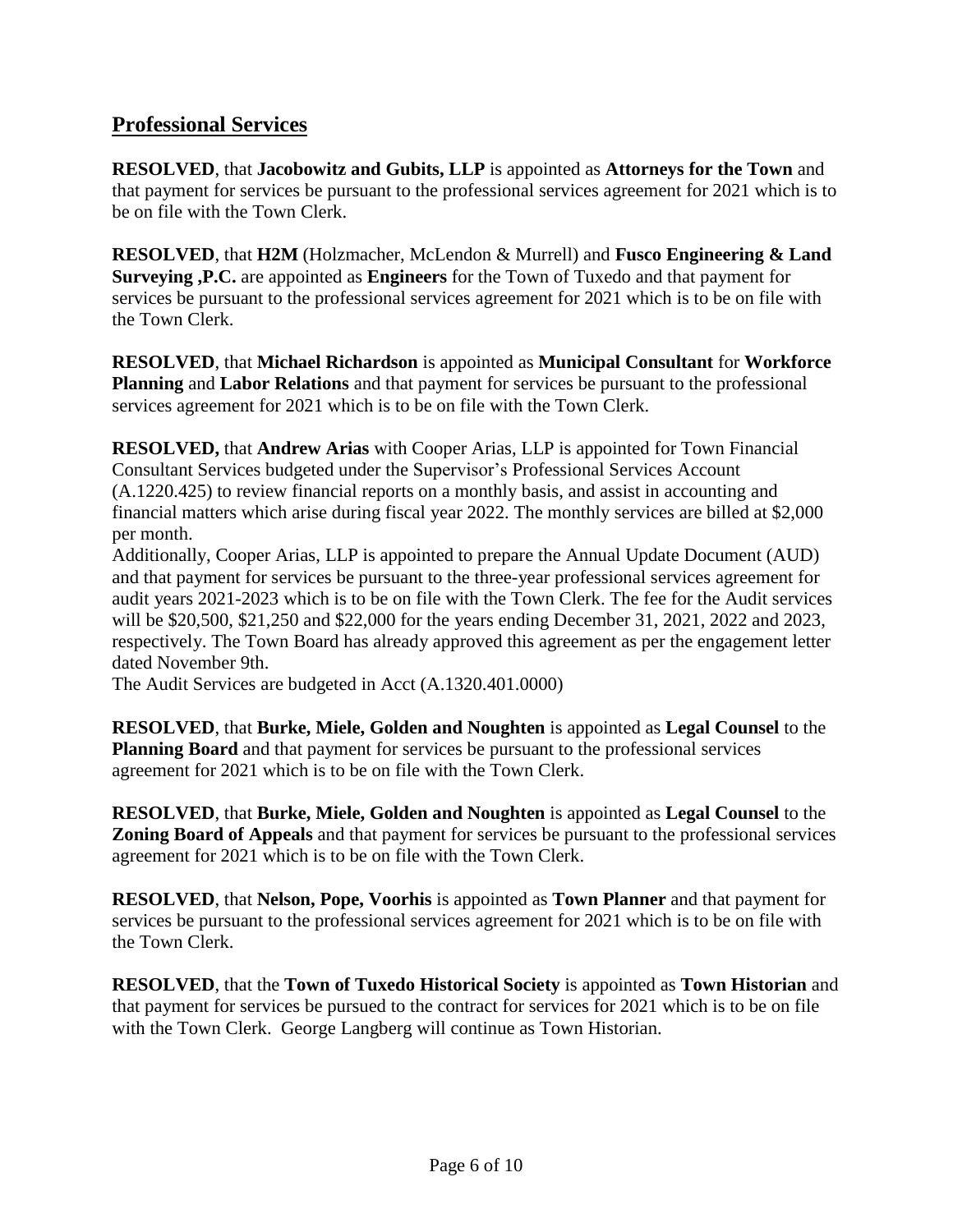# **Town Meetings and Notices**

Supervisor Kenneth English offered the following reorganization meeting resolutions and moved their adoption.

**RESOLVED**, that the Regular Bi-Monthly **Town Board Meetings** be held on the second and fourth Mondays of each month at 7:00 p.m. at the Town Hall and, when circumstances deem it desirable, be held at other locations in other parts of the Town. Should a meeting date fall on an observed holiday, the meeting will be held on the Wednesday of that week.

**RESOLVED**, that the *Times Herald Record* be named the **official newspaper** of the Town of Tuxedo for the calendar year 2022.

#### **Human Resources**

Supervisor Kenneth English offered the following reorganization meeting resolutions and moved their adoption.

**RESOLVED,** that the **standard workweek** for **Town Hall** is five days per week, Monday through Friday, during which a 35-hour employee is to work five seven-hour days (excluding meal periods), a 30-hour employee is to work five six-hour days (excluding meal periods), and an employee scheduled to work less than 30 hours per week is to disperse their work hours throughout the five-day workweek as assigned by the Department Head.

**RESOLVED,** that the **standard workday** is as specified in the schedule of standard workdays, as updated and filed with the Town Clerk, for elected and appointed officials, and such days worked will be reported to the New York State and Local Employees' Retirement System based on the record of activities maintained and submitted by those officials to the Town Clerk and/or official time cards completed and submitted to the Office of the Town Supervisor.

**RESOLVED**, that the **holidays** listed below be observed on the day designated by the Town Board at its organizational meeting in January of each year.

| New Year's Day (Friday, December 31, 2021)  | Labor Day (Monday, September 5)                        |
|---------------------------------------------|--------------------------------------------------------|
| Martin Luther King Day (Monday, January 17) | Columbus / Indigenous Peoples Day (Monday, October 10) |
| Presidents' Day (Monday, February 21)       | Veterans' Day (Friday, November 11)                    |
| Memorial Day (Monday, May 30)               | Thanksgiving Day (Thursday, November 24)               |
| Juneteenth (Monday, June 20)                | Day after Thanksgiving (Friday, November 25)           |
| Independence Day (Monday, July 4)           | Christmas Day (Friday, December 23)                    |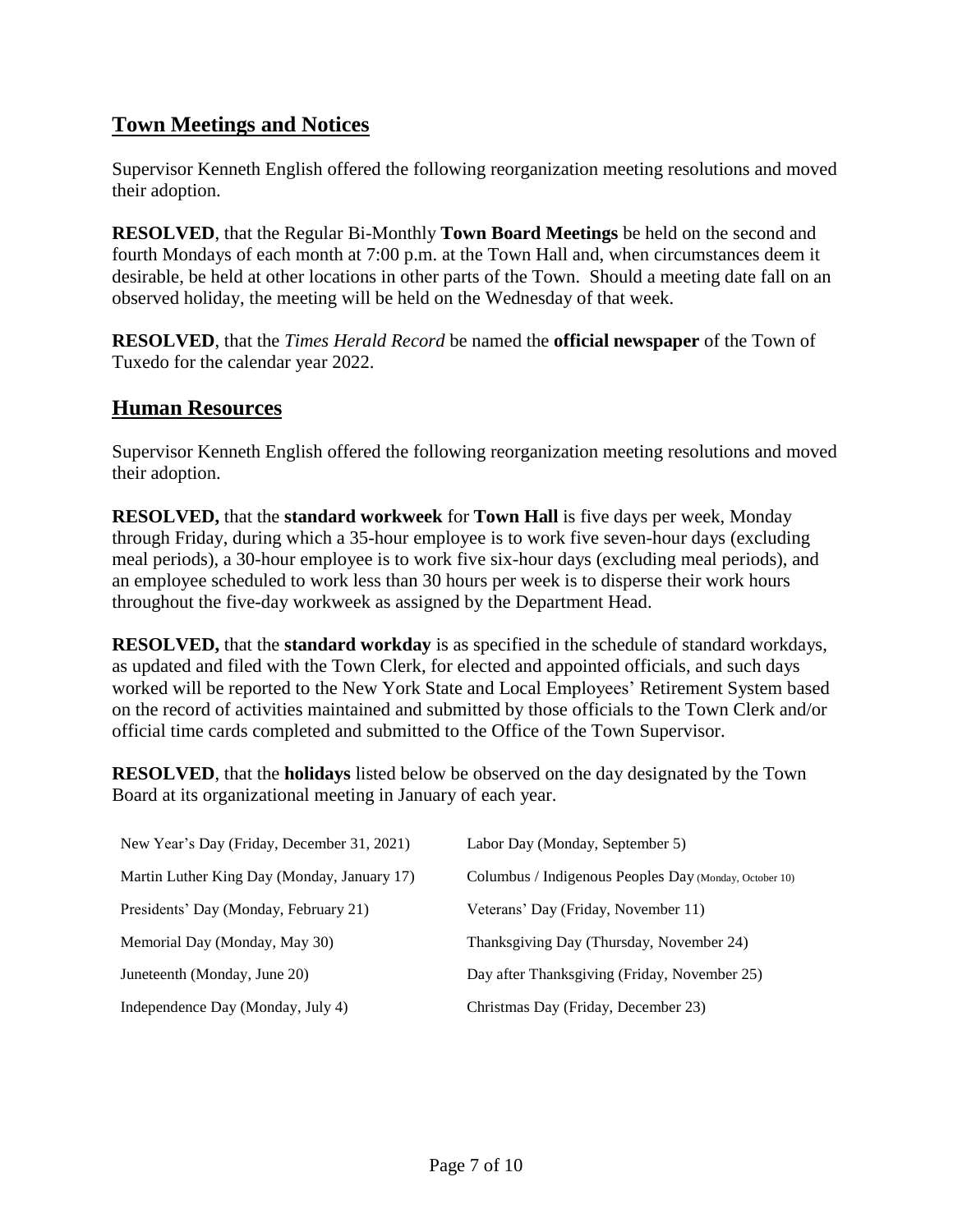**RESOLVED**, that employees be paid on a bi-weekly basis. The **payroll period** begins Saturday at 12:00:01 a.m. and ends fourteen calendar days later on Friday at 11:59:59 p.m. An employee's paycheck is based on the amount earned during the preceding payroll period. Certain employees may be paid on a different schedule as established by the Town Board. Under normal circumstances, paychecks are issued on the Friday following the end of the payroll period. In the event the payday is a designated holiday, paychecks are distributed on the previous workday.

**RESOLVED**, that the **mileage reimbursement** for personal car usage for Town business is 56 cents per mile for 2022, to be adjusted as promulgated by the Internal Revenue Service.

# **Finance**

Supervisor Kenneth English offered the following reorganization meeting resolutions and moved their adoption.

**RESOLVED**, that JP Morgan Chase is appointed as the official depository (checking and savings accounts) for the Town of Tuxedo for the calendar year 2022, with the following accounts:

 Operating Trust & Agency Trust & Agency Trust & Agency 2330588035 Savings

**RESOLVED**, that the Town Supervisor and the Account Clerk in the Office of the Town Supervisor are authorized to make **withdrawals** from the bank accounts at JP Morgan Chase and that the Town Clerk is authorized to make transfers for **BAN payments**, and that the Town Supervisor and the Account Clerk in the Office of the Town Supervisor are authorized to **transfer funds** among the Town's accounts.

**RESOLVED**, that the Town Supervisor and the Account Clerk in the Office of the Town Supervisor are authorized to **make payment** for payroll, medical insurance, dental insurance, vision plans, retirement plans, Workers' Compensation, gas, electric, telephone, cellular telephone, cable service for internet access, water, postage, express mail, garbage contract and debt service **without prior audit** by the Town Board.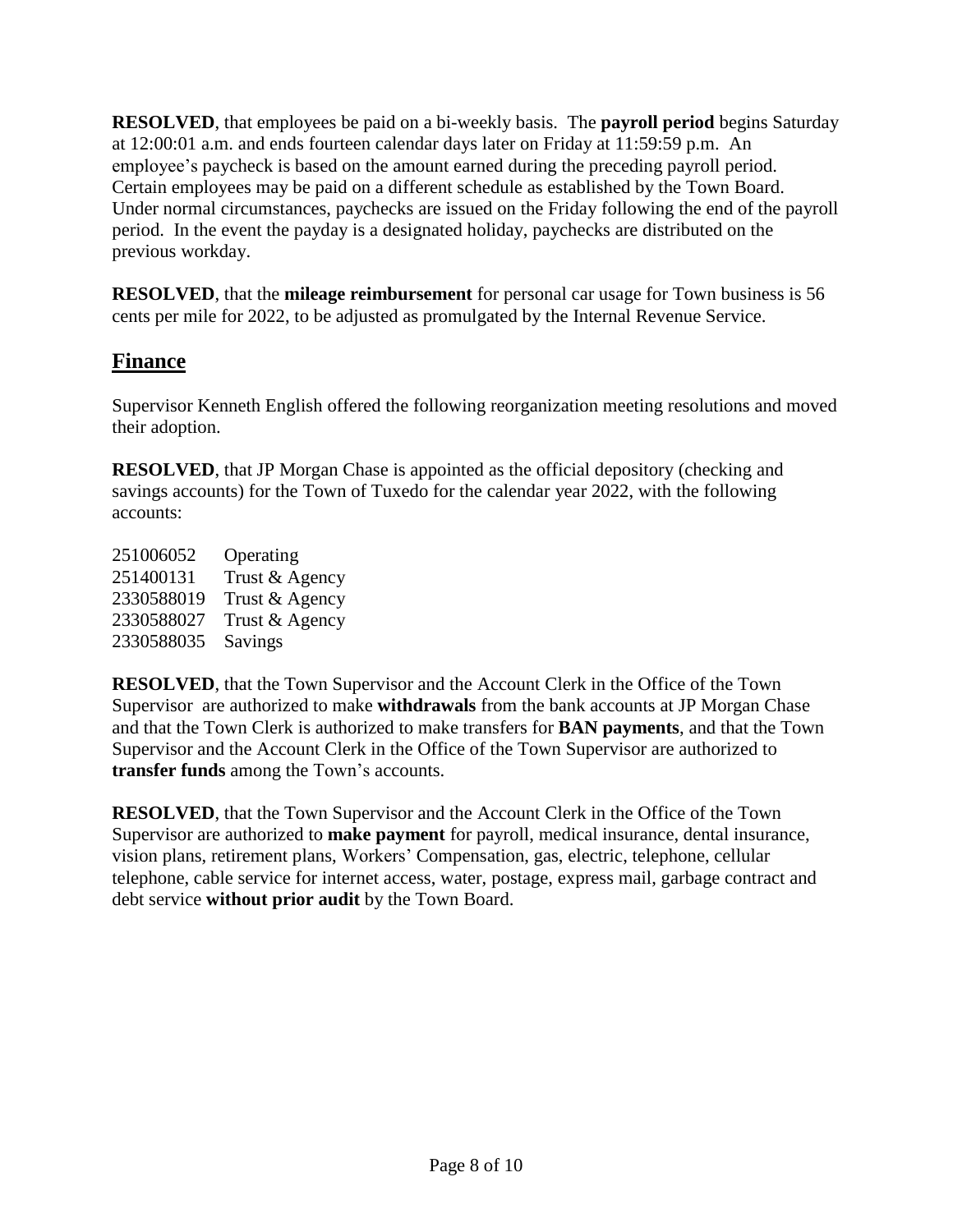**RESOLVED**, that all **Official Undertakings** and bonds by the officers, clerks or employees of the Town of Tuxedo may be in the form of a blanket undertaking from **National Union Fire Insurance Company**, a duly-authorized corporate surety, and said blanket undertaking shall indemnify the Town of Tuxedo against the loss of the type more particularly set forth in Article 2, Section 11 of the Public Officers Law and shall constitute a guarantee for elected and appointed officials, officers and employees of the Town of Tuxedo for the faithful performance of their duties and the prompt and proper account for paying over all money received by said employees in their official capacities.

**RESOLVED**, that the **Town Investment Policy**, originally adopted on May 11, 1994, a copy of which is annexed hereto, is reaffirmed as the Town's official investment policy for the fiscal year 2021. *Note: the Town Board is to review and update this policy later in 2022*.

**RESOLVED**, that the Town [Procurement](https://docs.google.com/document/u/0/d/1nkPo5XDqwbgnm_WovT1TrIx0lv-PiO7rvW04exlYrYo/edit) Policy, as updated by amendment adopted on March 1, 2011, a copy of which is annexed hereto, is reaffirmed as the Town's official procurement policy for the fiscal year 2021. *Note: the Town Board is to review and update this policy later in 2022*.

**RESOLVED**, that the Town Credit Card Use [Policy,](https://docs.google.com/document/u/0/d/1IO1EAm2sNcldiCS08zqdR9FpaLOQLZNholmuE-ZbNHE/edit) originally adopted on September 26, 2011, a copy of which is annexed hereto, is reaffirmed as the Town's official credit card use policy for the fiscal year 2021. *Note: the Town Board is to review and update this policy later in 2022*.